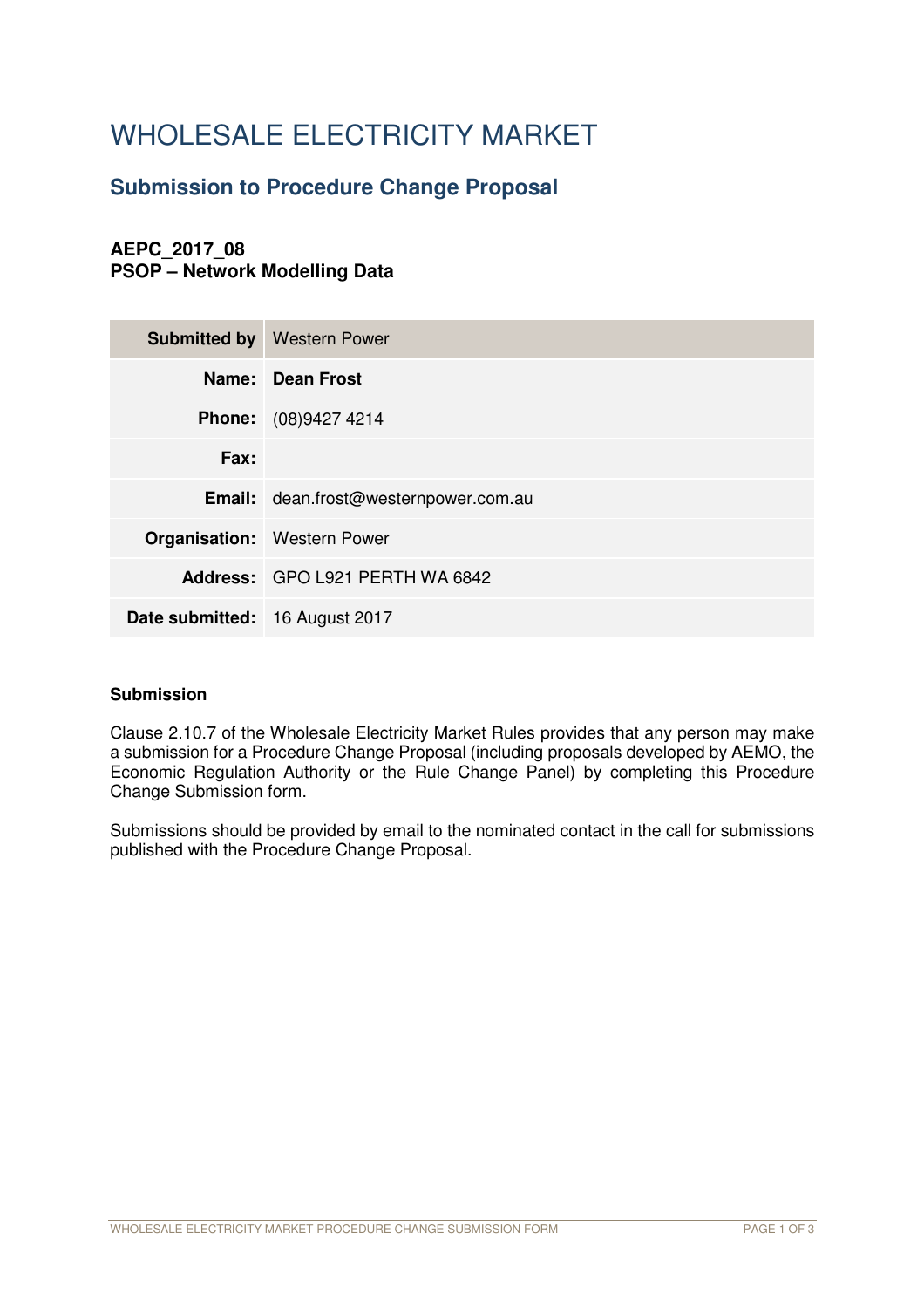# **Please provide your views on the Procedure Change Proposal, including any objections or suggested revisions**

Section 2.1 – General

Western Power acknowledges that AEMO requires SCADA points at all times, albeit limited to the extent of the AEMO Operating Zone. Western Power is of the view that SCADA points for other equipment items (particularly for equipment items connected downstream of zone substation power transformers) are not necessary for AEMO to carry out their power system security responsibilities.

#### Section 2.2.1 (a) – Positive, Negative and Zero Sequences

Impedances for Western Power's EMS are derived from Western Power's Power System Model, which is to be used as the source of truth for other models.

Access to Western Power's EMS (and supporting systems) is provided in accordance with the terms and conditions of the Service Agreement between AEMO and Western Power; there is a finite duration for this arrangement. Whereas, Western Power acknowledges their obligation to provide the necessary SCADA point to AEMO via ICCP.

Section 2.2.1 (b) Information on Network Topology; Section 2.2.1 (c) Information on Security **Constraints** 

Access to Western Power's EMS and GIS tools is provided in accordance with the terms/conditions of the Services Agreement between AEMO and Western Power; there is a finite duration for this arrangement. After which, Western Power is able to provide "periodic data transfers of current network topology" only.

Western Power does not support an arrangement in which AEMO "will determine the requirements and timeframe for implementation".

Section 2.2.1 (d) – Transmission Circuit Limits and Overload Ratings.

The transmission circuit overload ratings (above 100% continuous ratings) will not be available on the Western Power's EMS nor on Western Power's limit management system. Circuit limits and overload ratings will be provided either as an electronic transfer of a spreadsheet, or as individual ratings (via email or telephone operational purposes).

Clause 2.2.1 (d) (iii) (A) indicates that the SCADA Limit  $2 - 100\%$  is used for the transmission circuit limit and overload limit in accordance with the Market Rules requirement for such limits. This is true, however, it should be noted that Western Power may also provide quasi limits, or overload limits for temporary use in real time as nominated by Western Power. These temporary ratings will not replace the existing limit in SCADA Limit 2.

# Section 2.2.1 (e) – Short Circuit Capability

Access to Western Power's EMS is provided in accordance with the terms/conditions of the Services Agreement between AEMO and Western Power; there is a finite duration for this arrangement.

Section 2.2.1 (f) – Technical and Communications Criteria